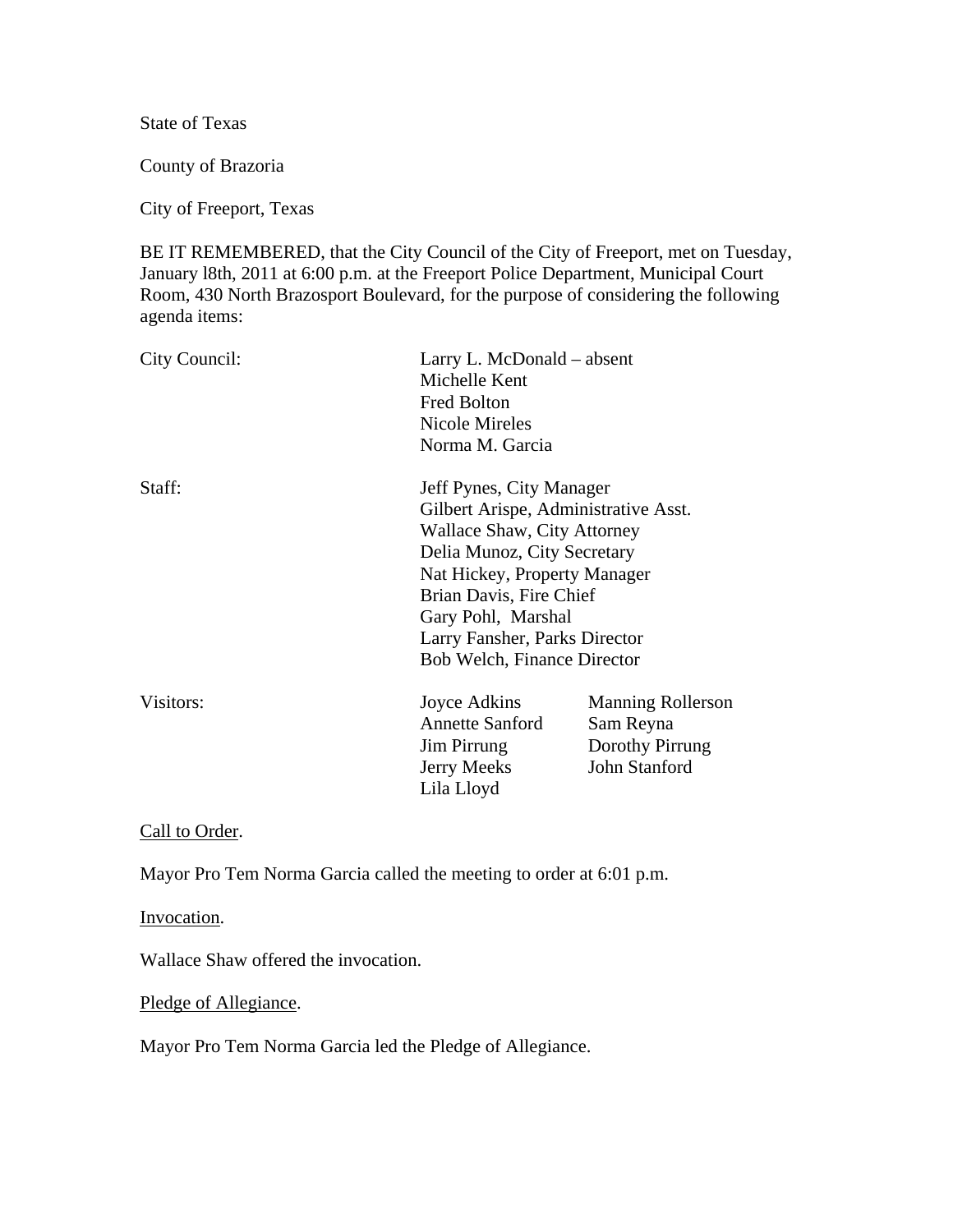### Consideration of approving the January 3rd, 2011 Council Minutes.

On a motion by Councilwoman Mireles, seconded by Councilwoman Kent, with all present voting "aye", Council unanimously approved the January 3rd, 2011 Council **Minutes** 

### Attending citizens and their business.

Manning Rollerson thanked Council for helping out with the conditions of Villa Brazos Apartment complex. He stated that there was still Senior Citizens wanting to move out because of the conditions of the apartment.

Consideration of approving Ordinance No. 2011-2272 calling the Annual General Election for the City of Freeport for the second Saturday in May, 2011 being May 14th, at which all the voters residing in said City shall be permitted to vote for or against the candidates for Mayor of the City of Freeport, Texas and in which the voters of said City residing in wards B and D shall be permitted to vote for or against the candidates for position B and D on the City Council of the City of Freeport.

On a motion by Councilwoman Kent, seconded by Councilwoman Mireles, with all present voting "aye", Council unanimously approved Ordinance No. 2011-2272 calling the Annual General Election for the City of Freeport for the second Saturday in May, 2011 being May 14th, at which all the voters residing in said City shall be permitted to vote for or against the candidates for Mayor of the City of Freeport, Texas and in which the voters of said City residing in wards B and D shall be permitted to vote for or against the candidates for position B and D on the City Council of the City of Freeport.

### Consideration of approving Ordinance No. 2011-2273 amending the budget for the fiscal year 2010-2011.

On a motion by Councilwoman Kent, seconded by Councilman Bolton , with all present voting "aye", Council unanimously approved Ordinance No. 2011-2273 amending the budget for the fiscal year 2010-2011.

Consideration of authorizing the Mayor to sign a Memorandum of Understanding between the Texas Forest Service and Regional Incident Management Team Member and the Participating Agency/Employer Freeport Fire & EMS City of Freeport.

On a motion by Councilwoman Mireles, seconded by Councilwoman Kent, with all present voting "aye", Council approved authorizing the Mayor to sign a Memorandum of Understanding between the Texas Forest Service and Regional Incident Management Team Member and the Participating Agency/Employer Freeport Fire & EMS City of Freeport.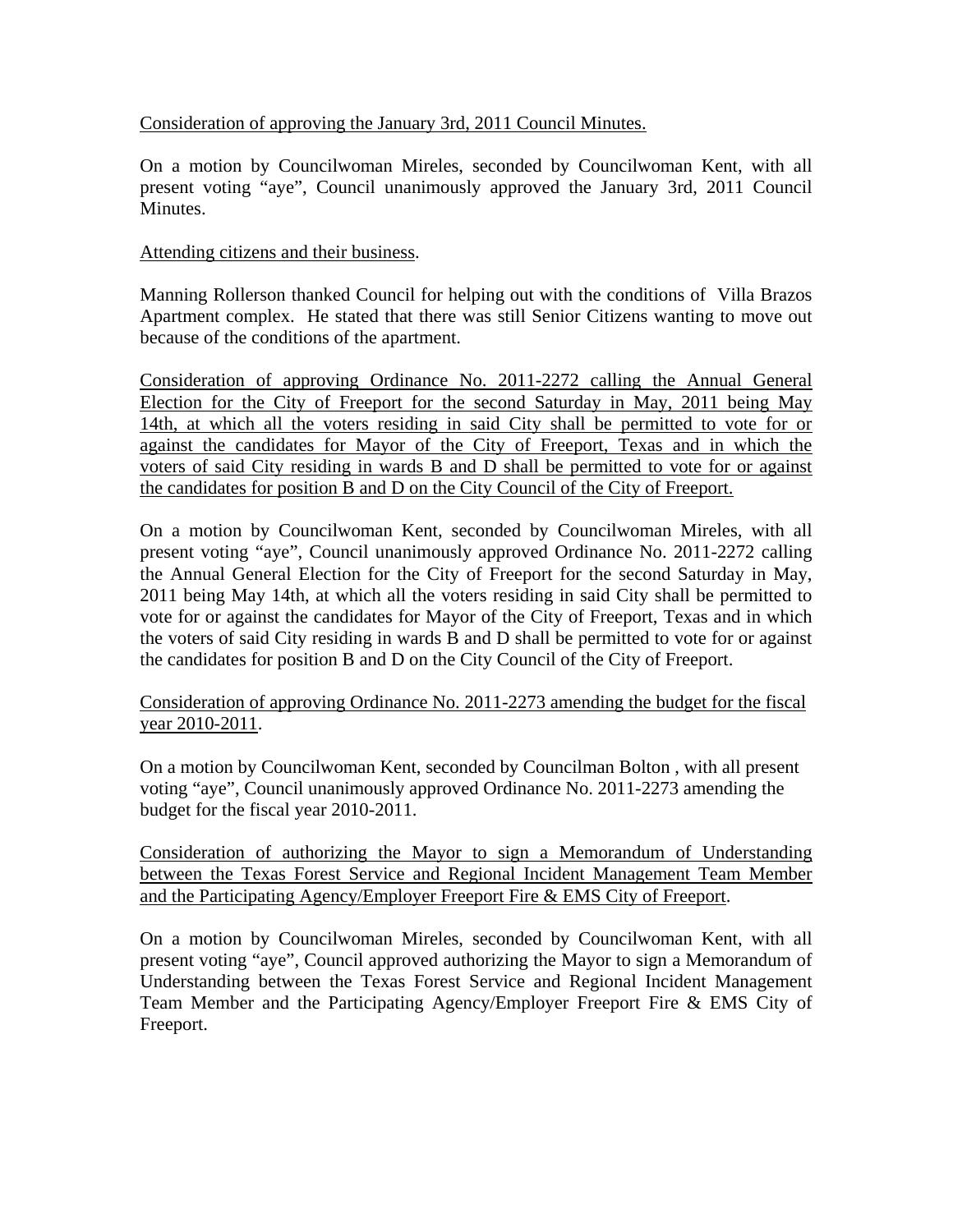Consideration of purchasing 1/20th undivided interest in Lot 15, Block 682, Velasco Townsite Urban Renewal area, Tax Id 8110-2783-000.

On a motion by Councilwoman Mireles, seconded by Councilwoman Kent, with all present voting "aye", Council approved purchasing 1/20th undivided interest in Lot 15, Block 682, Velasco Townsite Urban Renewal area, Tax Id. 8110-2783-000.

Consideration of approving the bids and awarding the contract to perform the financial statement audit for year ending September 30th, 2010.

On a motion by Councilwoman Mireles, seconded by Councilwoman Kent, with all present voting "aye", Council unanimously approved the bids and awarded the contract to Kennemer, Masters, Lunford, LLC to perform the financial statement audit for year ending September 30th, 2010.

Consideration of a request to install a 5 x 10 lighted sign with a 2 x 8 LED monochrome display for Pier 30 Bar & Grill, 1601 E. Hwy. 332, Freeport, Texas.

On a motion by Councilwoman Mireles, seconded by Councilman Bolton, with all present voting "aye", Council unanimously approved the request to install a 5 x 10 lighted sign with a 2 x 8 LED monochrome display for Pier 30 Bar & Grill, 1601 E. Hwy. 332, Freeport, Texas recommended by the Planning Commission.

Consideration of approving any action taken as a result of a work session.

Council voted on Addendum item l3 and l4 and on Work Session item E.

Addendum # 13: Consideration of authorizing Request for Proposals for concrete construction adjacent to the Marina dry stacks building.

On a motion by Councilman Bolton, seconded by Councilwoman Kent, with all present voting "aye", Council unanimously approved authorizing Request for Proposals for concrete construction adjacent to the Marina dry stacks building.

Addendum # 14 Consideration of authorizing Request for Proposals for a ship store and restroom construction.

On a motion by Councilman Bolton, seconded by Councilwoman Kent, with all present voting "aye", Council unanimously approved authorizing Request for Proposals for a ship store and restroom construction.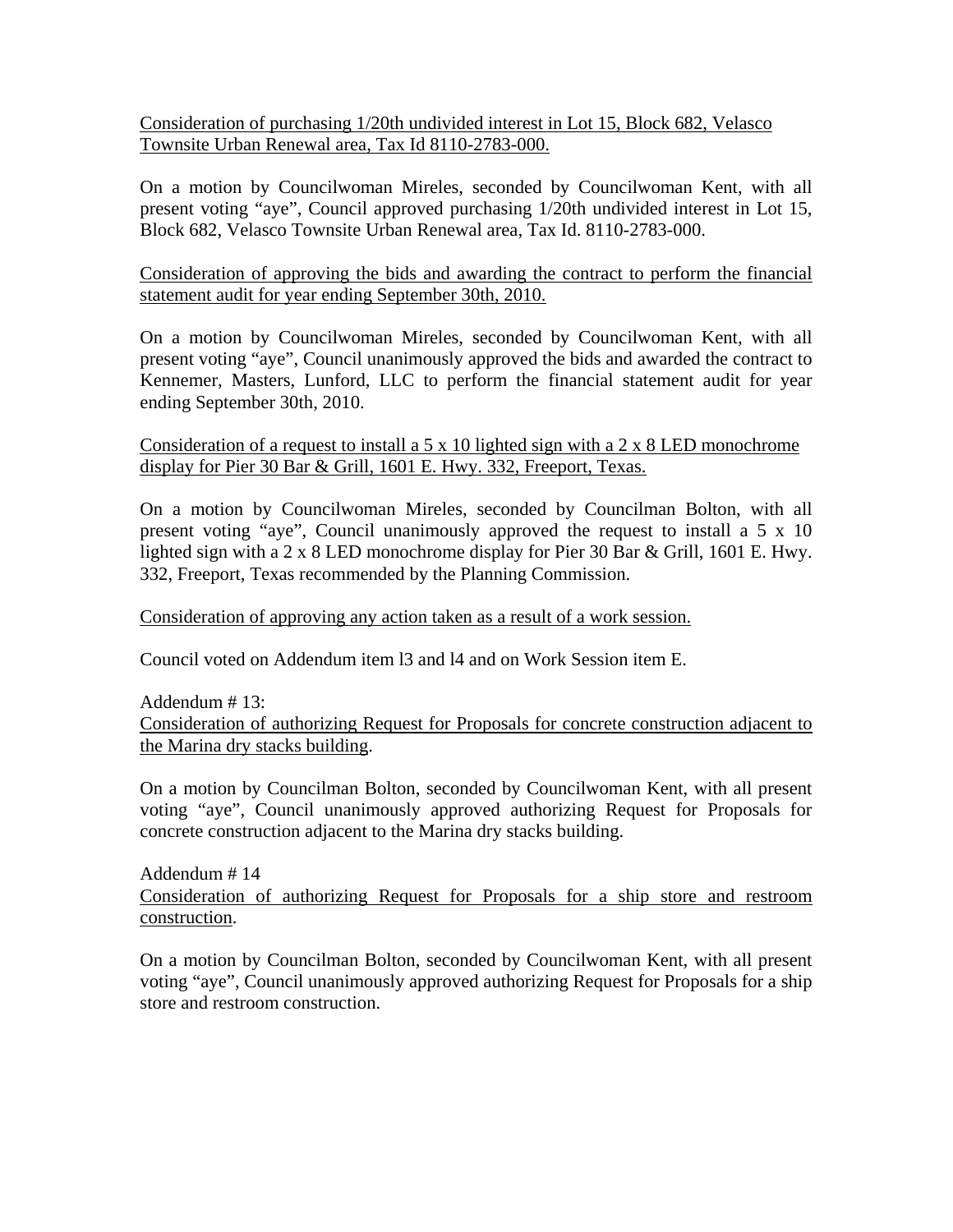Work Session:

A. Discussion concerning a historical downtown gateway entrance project.

 Mr. Pynes discussed revitalizing the aging railroad overpass on 2nd Street. Ideas on installing a archway or a swing bridge sign displaying "Welcome to Freeport Historic Downtown " over the railroad trestle. The Union Pacific has offered money for funding the project.

 B. Discussion regarding expanding the Freeport Museum by purchasing the adjacent building located at 305-307 E. Park and authorizing the Mayor to sign an earnest money contract for purchasing the adjacent building.

Council discussed expanding the Freeport Museum and identifying a better location.

C. Update on the Freeport Marina.

Mr. Pynes updated Council on the Freeport Marina. The City of Freeport will be the host marina for the Texas Mariners Association which will have a Regatta Boat Show here on May l3,14,l5, 2011. Mr. Pynes, Mr. Arispe and Angie Degetaire attended the Houston Boat Show in Houston at the Reliant Building. They passed out fliers and recruited boats for the marina.

### D. Discussion regarding implementing a time clock employee management system Requested by Councilwoman Mireles.

Jeff Pynes discussed installing a time clock employee management system. The time clock would be installed at the City Hall, Police Department, Street Department, Parks, and Recreation Department. The installation cost is approximately \$28,468.57.

E. Discussion concerning changing the time City Council meetings start.

On a motion by Councilwoman Kent, seconded by Councilman Bolton, with all present voting "aye", Council unanimously approved to change the time from 6:00 to 6:30 City Council meetings start.

F. Update by Parks Director Larry Fansher on the fountains at the end of the River.

Larry Fansher informed Council that the pumps are deteriorating due to salt water. The warranties have expired. The City is facing rising maintenance cost to keep them operable. Council advised Staff to get more information on the pumps.